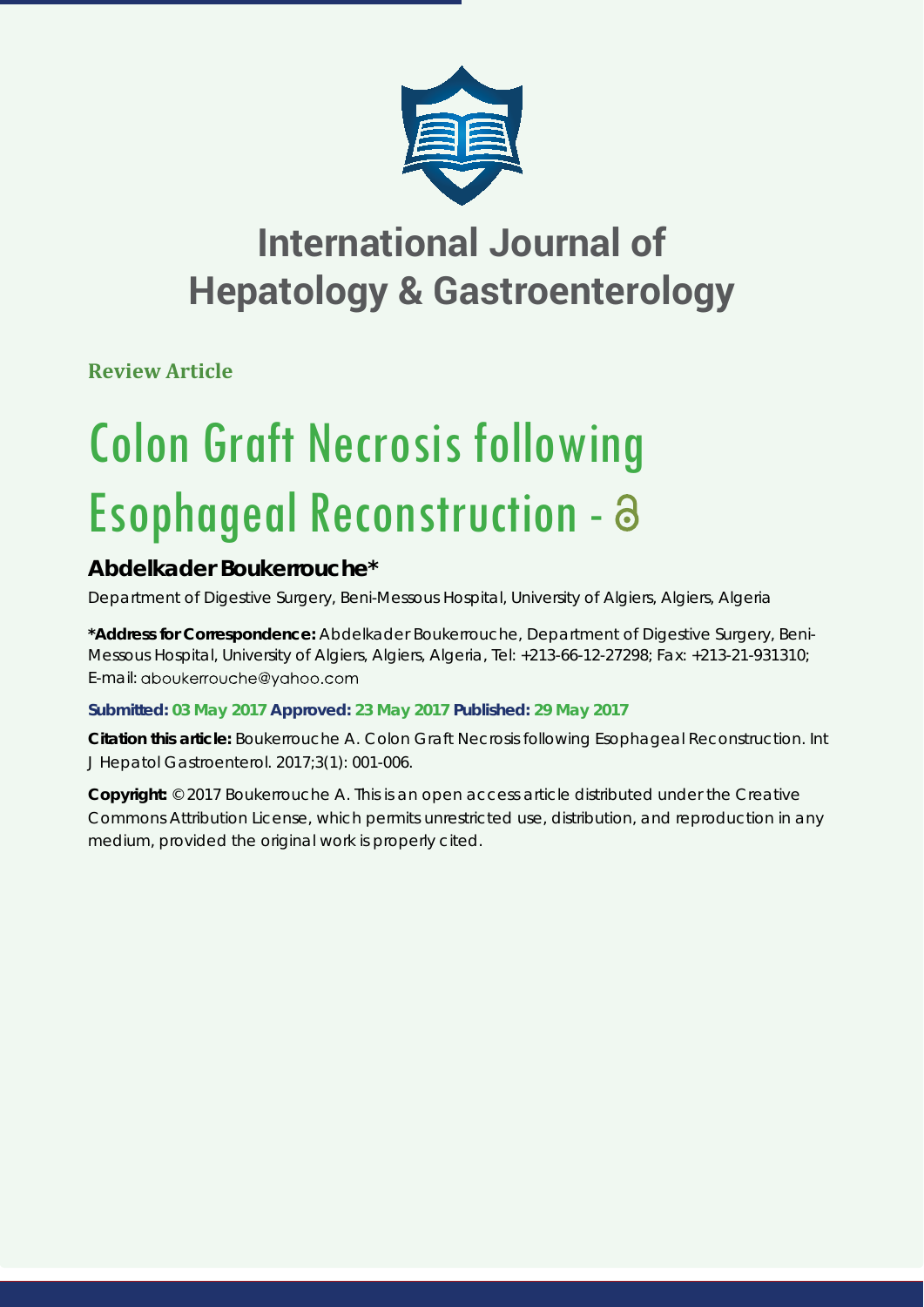#### **ABSTRACT**

Since the first use of the colon for esophageal reconstruction by Kelling and Vulliet, the colon reconstruction became a reliable surgical option to reconstruct partially or totally the diseased esophagus. Over the time, the efficacy of colon graft has been thoroughly evaluated and definitively attested by competent surgeons. However, the selection of colon segment and completion of the esophageal anastomosis constitute the greatest challenge during esophageal reconstruction. Furthermore, the selection of an optimal colon graft should be based on the adequacy of blood supply and the length of reconstruction. The viability and function of the graft affect greatly surgical outcome and functional results. Therefore, knowledge of risk factors, diagnosis, management and prevention of colon graft necrosis is key to understand and to perform successfully an esophageal reconstructive surgery.

**Keywords:** Esophageal reconstruction; Colon graft; Necrosis

#### **INTRODUCTION**

At the beginning of the 20<sup>th</sup> century, Kelling and Vulliet used the colon graft as an esophageal substitute [1,2]. Over the years, the original technique has been improved and the use of the colon as an esophageal substitute became popular and widely adopted until gastric esophageal reconstruction was accepted widely [3-5]. Both right and left colons are used to reconstruct the diseased esophagus. Each type of colon graft has advantages and disadvantages. The selection of the optimal graft is based on the adequacy of blood supply and the length of reconstruction. However, the selection of colon segment to be used is made intraoperatively. Such decision depends on the patient anatomic conditions and the reconstruction distance. The key point of a successful esophageal reconstruction is to ovoid cervical anastomosis tension by using an optimal graft with sufficient length, good blood supply and good venous drainage. The in-depth knowledge of colon vascular anatomy and its variations is essential to select an optimal graft. The graft necrosis is the most disastrous postoperative complication which is associated with high rate mortality in absence of early diagnosis and management. This serious complication affects greatly the surgical outcome and functional results. Therefore, knowledge of risk factors, diagnosis, management, and prevention of graft necrosis is a key to understand and to perform successfully an esophageal reconstructive surgery.

#### **Colon features**

The colon is the first digestive organ used to replace diseased esophagus. The colon reconstruction continued to be largely used until the gastric reconstruction was accepted as a surgical procedure to reconstruct the resected esophagus. Many authors have suggested that the colon graft is the best conduit to restore gut continuity and swallowing function after esophagectomy because mainly of an increased incidence of aspiration and reflux with gastric tube [6-14]. Preference of using colon graft lies on the anatomic and physiologic features of colon, including its relatively straight mesentery, increased length that can be mobilized on its vascular pedicle, its low incidence of disease, its resistance to chronic gastro-biliary reflux, its intrinsic peristalsis, its ability to replace partially or totally the diseased esophagus and using colon graft permits to perform much more aggressive gastric resections thus optimizing tumor removal in distal esophageal tumors.

The most important point regarding the colon segment selection is the blood supply and length of reconstruction. The length of reconstruction and graft blood supply affect greatly the surgical outcome. Therefore the good knowledge of colon vascular anatomy and its variations is essential to select an optimal colon graft with sufficient length and good blood supply.

The vascular supply to the colon is segmental: ileocolic, right colic, and middle colic originate from the Superior Mesenteric Artery (SMA) and are directed respectively toward the ilecolon, the ascending colon, and the transverse colon. Left colic and sigmoid arteries originate from Inferior Mesenteric Artery (MIA) and vascularize the left colon. All these vessels feed the marginal arterial arcade of Drummond which runs in close proximity and parallel to the colon wall and allows a great potential graft length for esophageal reconstruction [15]. This anatomy is perfectly studded and weakness points are well defined such the terminal portion of the ileum and the Griffith point which corresponds to the anastomosis between branches of the middle and left colic arteries. Therefore, it is necessary to carefully inspect the blood vessel in the mesentery and to select the colon segment based on region which has less variation and less weak points in the arterial vessels. According to the colon segment and its blood supply; there are six main selection patterns of grafts (Table 1). The best colon segment with regard to the blood supply and length should be selected individually after considering the advantages and disadvantages of each type of graft design. The disadvantages of right colon includes a high variation in blood vessels and a larger diameter (therefore larger difference in size compared to the esophagus), and sometimes there is excess dilatation of the cecum. The Ileocolon graft has the advantage that the size of the ileum matches well with that of the esophagus, and the Bauhin valve may temporarily prevent postoperative regurgitation. However, the terminal ileum has a weak blood supply which constitutes a disadvantage of ileocolon graft. Indeed authors suggested to perform graft supercharge when using ileocolon segment. Compared to the right colon, the left colon has advantages has a more reliable blood supply, provides adequate length for reconstruction, has small diameter and is so less prone to dilatation. Both right and left colon can be used however the left colon is more preferable and this preference lies on the near-invariability of the left colonic artery in contrast with the vascular pattern of the right colon and its smaller lumen which matches perfectively with the esophageal lumen. Both isoperistaltic and antiperistaltic colon graft can be used to replace the resected esophagus. However, isoperistaltic graft reconstruction should be considered more suitable and more preferable for reconstruction. As reported, the acid regurgitation

| Table 1: Types of colon graft. |                                                   |                                   |  |  |  |
|--------------------------------|---------------------------------------------------|-----------------------------------|--|--|--|
| <b>Blood supply</b>            | Colon segment as graft                            | Peristalsis direction             |  |  |  |
| Ileocolic artery               | Ascending + transverse                            | Antiperistalsis                   |  |  |  |
| Right colic artery             | lleum + ascending<br>Ascending + transverse       | Isoperistalsis<br>Antiperistalsis |  |  |  |
| Middle colic artery            | ascending + transverse<br>Transverse + descending | Isoperistalsis<br>Antiperistalsis |  |  |  |
| Left colic artery              | Transverse + descending                           | Isoperistalsis                    |  |  |  |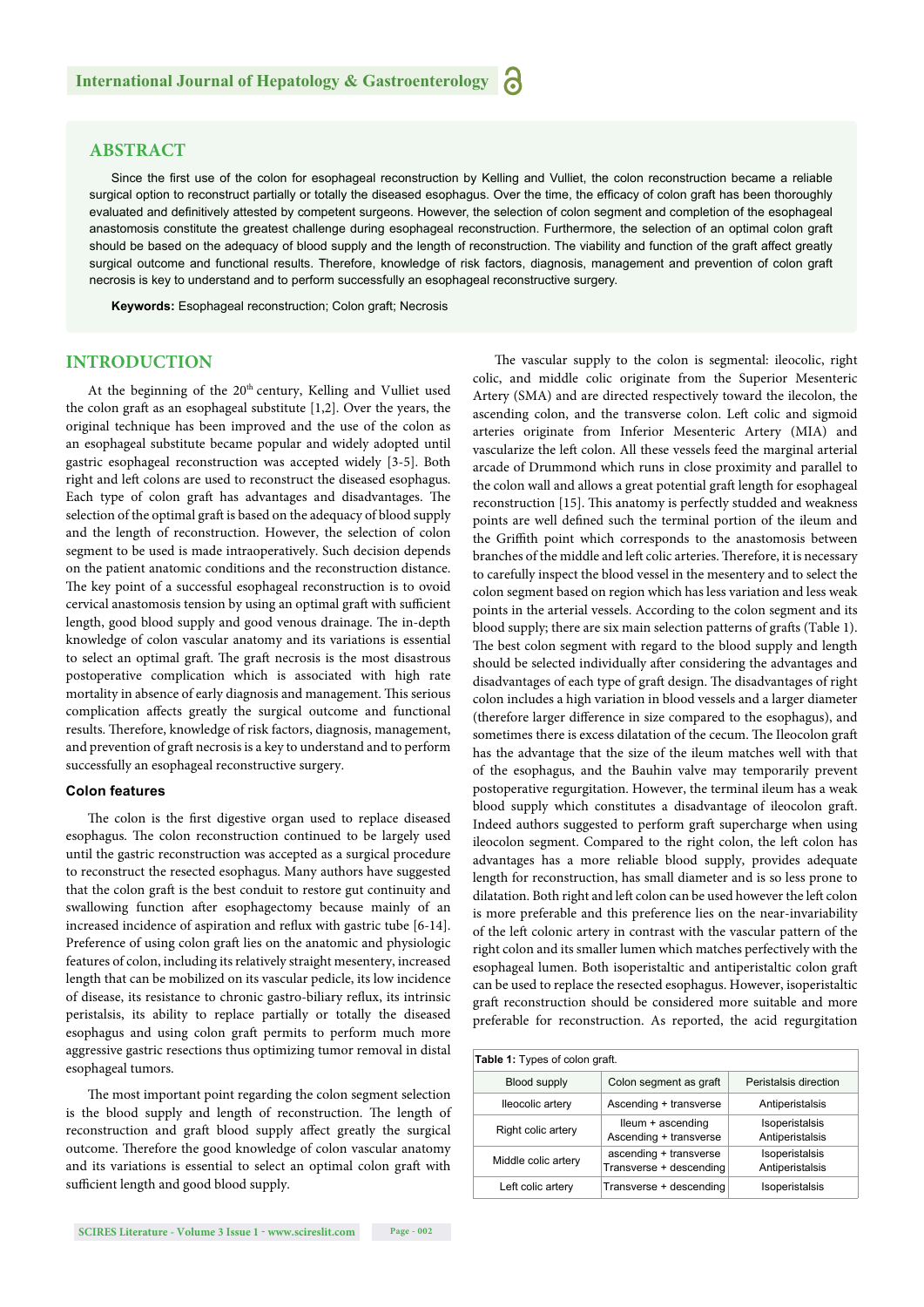and risk of aspiration were significantly more important in the antiperistaltic reconstruction [16-20]. Considering the risk of such complication associated with antiperistaltic reconstruction, isoperistaltic reconstruction should therefore be employed whenever possible. Currently the peristaltic reconstruction is performed as a standard procedure at most institutions [21-32]. The completion of colon reconstruction requires more time to achieve the procedure as compared to gastric reconstruction. Because of colon mobilization and need of multiple anastomoses. Colon reconstruction is s surgical procedure with high risk of surgical complications and surgeons should be familiar with such technique.

#### **Surgical technique**

The surgical technique is not described in details because the surgical methods used to mobilize the colon for use as an esophageal substitute have not changed appreciably since their initial description. Most authors prefer to use a left or extended left colon graft based on the left colic vessels and ileocolic graft based on the right colic artery. As mentioned earlier, colon segments based on the middle colic or ileocolic colic vessels can be used. Preoperative assessment of the colon is imperative before surgery for patient for whom a colon interposition was planned. Colonoscopy is performed to explore colon for any colonic pathology that might preclude its use. CT angiography may be indicated to evaluate the vasculature [15,33-36] and is very was helpful in outlining the vascular arcade of the intestinal segment to be interposed. The mechanical bowel preparation is so performed 48 hours before time of surgery.

The colon segment should be selected very carefully after detailed observation of the arterial anatomy by mesentery transillumination. Each type of colon graft has advantages and disadvantages. Therefore, the priority for the selection of the graft should be based on the adequacy of blood supply and the length of reconstruction. Therefore the proposed length of colon segment is isolated, mobilized based on its segmental vascular arcade, and the marginal arterial arcade of Drummond preserved. The final decision regarding the suitability of a colon graft is made intraoperatively, after the vasculature is dissected and inspected. The adequacy of blood supply to the future graft is assessed by palpation of pulsatile blood flow in the graft vessels, intraoperative Doppler confirmation of flow in fatty mesentery, and simulation of complete vascular isolation using atraumatic vascular clamping test, in order to reduce risk of potential arterial insufficiency  $[10,19]$ . Only at this point after good adequacy of blood supply, the colon segment selected is actually harvested for use. If an arterial insufficiency is noted and confirmed by absence of palpable pulsation, an alternative solution should be considered by performing a supercharge technique or a staging procedure to improve arterial inflow, or re-selecting another colon segment or organ. The preference for whether right or left colon depends also on the of the surgeon's preference and experience however the surgeon must be familiar with others procedures as an optional alternative when a surgical technical problem arises [37,38]. The left colon is preferred to the right, because of its thicker wall, smaller diameter, and greater ability to propel a solid food bolus. However, the right colon has a more variable arterial anatomy and is more vulnerable to ischemia of the proximal portion.

The most direct route of reconstruction poses the least threat to the integrity of the graft vascular feeding pedicle. Most surgeons prefer using the posterior mediastinum to pull up the graft because the posterior mediastinum is the shortest and most direct route, thereby relaxing tension to the cervical anastomosis site and reducing thus the kinking and twisting risk of graft vascular pedicle [39]. However,

this route has a high rate of mortality if graft necrosis or intrathoracic leak occurs. The second alternative route is the substernal space. The biggest disadvantage of the substernal approach is the potential risk of compression of the graft at the thoracic inlet which can lead to mechanical ischemia of the cervical portion of the graft causing a leakage or localized necrosis. To prevent this event, some surgeons suggested enlarging the thoracic inlet by removing the left half of manubrium and the internal third of clavicle [6,10,33,19,40-42]. This procedure allows the easy access to the left internal thoracic vessels which can be useful for supercharge of graft by performing microvessel anastomosis. Other options include the transpleural and subcutaneous routes. The subcutaneous path is used only as a last resort in extreme circumstances. The transpleural route risks the disastrous results of intrathoracic leak.

To avoid redundancy of the colon graft in the thorax, the diaphragmatic hiatus must be tightened once the redundant graft is pulled down into the abdomen. The straightness of the graft is primordial parameter, so it is so important to select a graft with adequate length avoiding excess in graft length which can lead to redundancy. The goals of reconstruction are to avoid tension, rotation, kinking, or mechanical obstruction of the vascular pedicle. Regardless of the route used for reconstruction, it is important to take care of checking constantly the position of the graft vessels to ensure there is no mechanical compression, kinking or twisting that may impair the vascular supply of the graft , and to select a graft with sufficient length avoiding thus tension at the anastomotic site. As confirmed by findings, graft necrosis usually results from obstruction of the vascular pedicle. The colon reconstruction remains a surgical procedure with high risk of surgical complications. Thus it is essential to be familiar with this technique than even before to decrease the associated mortality and morbidity. Performed by experienced surgeon, colon reconstruction has become a safer and more applied surgical procedure to reconstruct the esophagus in both benign and malignant conditions with low mortality and acceptable morbidity.

#### **Graft necrosis**

The esophageal reconstruction by colon graft should be recognized as a surgical procedure with relatively high risk of surgical complications. Graft necrosis constitutes the most disastrous complication of colon interposition. This complication is associated with an operative mortality greater than 90% in absence of early diagnosis and adequate management [8,24,35,36,43,44]. Compared to gastric graft, a slightly higher rate of ischemic necrosis of colon graft has been reported by authors. The cervical portion of transposed colon graft is farthest from the vascular supply and thus is at highest risk of ischemic necrosis. As reported by Gaissert and colleagues, [8], the incidence of graft necrosis seems to be less if a short segment colon is used rather than long-segment grafting. Raffensperger and colleagues, [45] reported that the graft necrosis rate using colon grafting in children is similar to that in adults. Moorehead and Wong, [46] reported an incidence of colon graft necrosis of 13% and identified the use of the subcutaneous route was a risk factor for the development of graft necrosis. Davis and colleagues, [21] who had a preference for the right colon reported, in patients who received either gastric or colonic transposition for esophageal reconstruction, an incidence of graft necrosis of 2.4% in right colon interposition which was not statistically significant compared to gastric graft necrosis (0.5%). Briel and colleagues, [47] reported, in 393 patients who underwent either gastric or colon reconstruction after esophagectomy, a colon graft necrosis of 7.4%.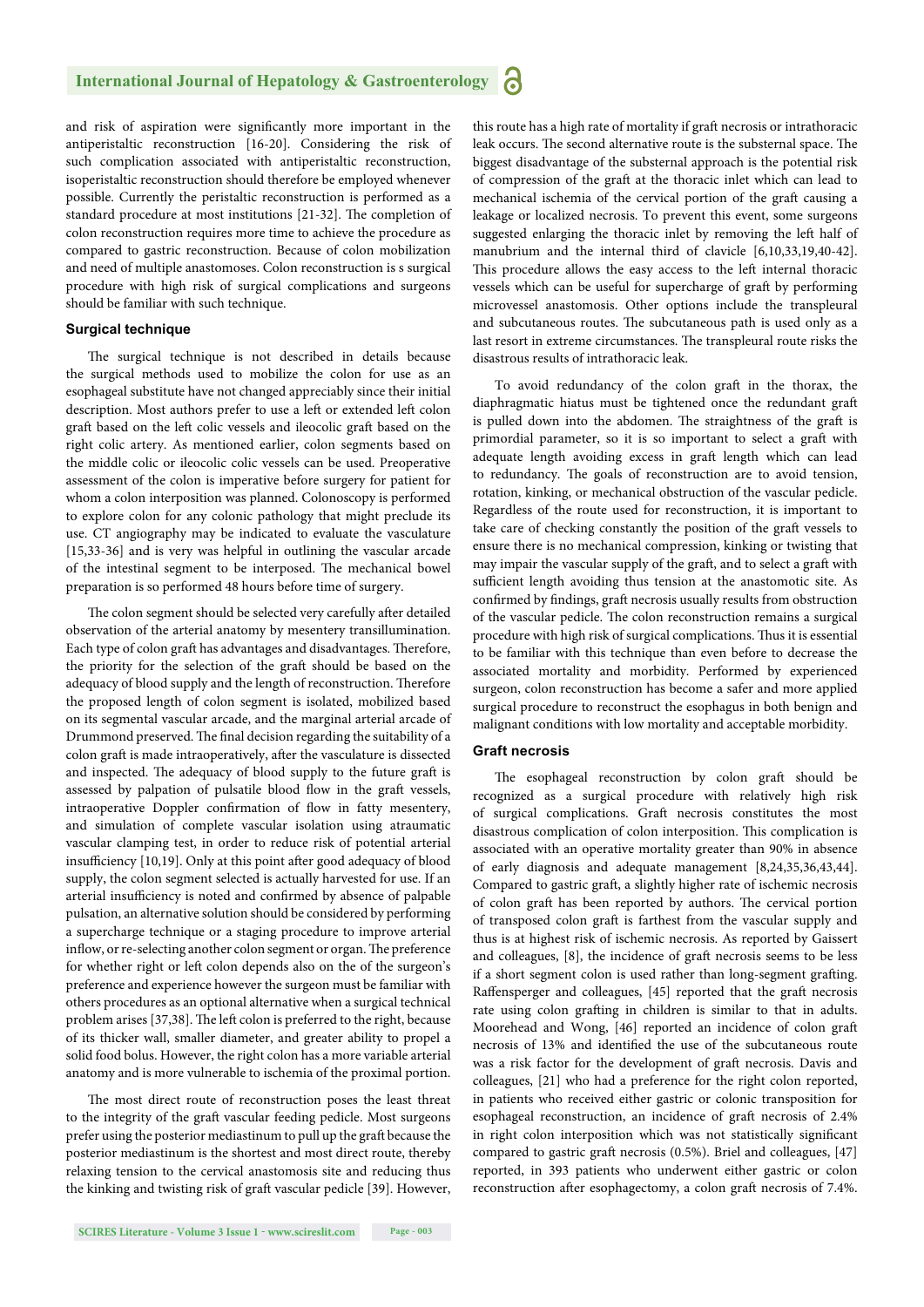#### **International Journal of Hepatology & Gastroenterology**

The risk factors identified were hypertension, reduced cardiac contractility, and chronic obstructive pulmonary disease which were significantly associated with the development of graft necrosis. These comorbidity factors carry an increased risk of graft necrosis caused by compromised tissue perfusion and oxygenation. On other hand, De Meester et al, [13] reported a rate of 4.7% of intraoperative graft ischemia after left colon interposition. Whereas Boukerrouche, [19] reported, in a large series of 105 patients who underwent a substernal left colon interposition, a graft necrosis rate of 1.9%. The necrosis was located to the proximal portion of the graft and the cause was venous insufficiency caused by graft compression at the level of thoracic inlet [19]. So, the incidence of graft necrosis have been decreased over the time  $[8, 10, 19, 21, 23, 36, 45, 47-52]$  (Table 2). This decrease is explained by significant improvement of operative technique and perioperative management. As previously reported, the incidence of graft necrosis is slightly higher in right colon interposition than that in left colon grafting. After graft necrosis, the difficulty is how to complete further digestive re-reconstruction which requires a panel of complex surgical procedures. Therefore, the best way is the prevention based on preoperative identification of risk factors and acquisition of surgical skills.

#### **DIAGNOSIS AND MANAGEMENT**

The clinical manifestation of necrosis may be fulminant but is often nonspecific. Sepsis, persistent high fevers, unexplained tachycardia, unexplained leukocytosis, hemorrhagic nasogastric tube drainage should prompt an assessment of graft vitality. Venous congestion presents more insidiously, with hemorrhagic infarction and graft mucosal bleeding identified by bloody enteral drainage tube output. A high index of suspicion of graft necrosis should prompt an evaluation of graft viability. Early diagnosis and prompt adequate treatment offers the best opportunity to save the patient life. Endoscopic examination is used to confirm the diagnosis. Mucosal discoloration with adherent mucus that cannot be removed with irrigation, and clearly demarcated, ulcerated mucus as are suggestive of graft necrosis. As disastrous as this complication is, it is even worse to miss the diagnosis. In presence of unexplained symptoms, blood anomalies and suspicion of necrosis, it is worthy to consider surgical exploration to verify graft viability visually. When the esophagocolic anastomosis is located at the neck, it is easy to visually inspect the cranial part of graft . If the graft tip is found to be viable, it is unlikely that the more proximal graft is ischemic. A long-segment stricture

| Table 2: Colon graft necrosis. |                    |      |                 |              |  |  |
|--------------------------------|--------------------|------|-----------------|--------------|--|--|
|                                | <b>Author</b>      | year | No. of patients | Necrosis (%) |  |  |
|                                | Isolauri [49]      | 1987 | 248             | 3            |  |  |
|                                | DeMeester [10]     | 1988 | 92              | 3.4          |  |  |
|                                | Cerfolio [8]       | 1995 | 32              | 6.2          |  |  |
|                                | Mansour [46]       | 1997 | 101             | 3            |  |  |
|                                | Thomas [23]        | 1997 | 60              | 5            |  |  |
|                                | Wain [36]          | 1999 | 52              | 9.6          |  |  |
|                                | Hagen [51]         | 2001 | 72              | 5.6          |  |  |
|                                | Fürst [52]         | 2001 | 53              | 3.8          |  |  |
|                                | Davis [21]         | 2003 | 42              | 2.4          |  |  |
|                                | Briel, et al. [48] | 2004 | 163             | 7.4          |  |  |
|                                | Shirakawa [50]     | 2006 | 51              | 0            |  |  |
|                                | Boukerrouche [19]  | 2016 | 105             | 1.9          |  |  |

of the interposed colon graft is a late complication resulting from delayed ischemia in an occasional patient. Cheng and colleagues, [54] called this entity of ischemia without necrotic vascular insufficiency of interposed graft colon a subcute ischemia. They presented two patients in whom the developmental process of this entity was tracked radiographically. However, it was not clear whether this effect was from primary arterial or venous insufficiency. Once diagnosed, colon graft necrosis should be treated with prompt re-exploration, resection of the necrotic colon part, mediastinal or substernal space drainage, proximal diverting cervical esophagostomy, feeding gastrostomy or jejunostomy for enteral nutritional support and broad-spectrum antibiotics. Unless the necrotic portion is very limited, the colon graft is completely taken down from the chest or substernal space and resected or returned to the abdomen. The decision for immediate restoration of esophagointestinal continuity depends on the overall condition of the patient, the presence of local sepsis, and the availability of alternative conduits. However, most authors advocate delaying construction for 3 to 6 months.

#### **RISK FACTORS**

The most commonly graft necrosis cause is technical mismanagement of the vascular feeding pedicle, caused by inadequate exposure; excessive traction, graft twisting, or kinking of the pedicle during the graft pull up through reconstruction route [44,54]. Vascular abnormalities, obstructing atherosclerotic vascular disease and insufficient venous drainage also contribute to graft necrosis [23,54,55]. Operative or perioperative hypotension may also induce an arterial spasm and initiate a cascade of vascular stasis, thrombosis, ischemia, and necrosis. The preexisting comorbidities such as diabetes, hypertension, low cardiac output, and obstructive pulmonary disease are the final risk factors of necrosis.

#### **PREVENTION**

The esophageal reconstruction by colon graft should be recognized as a surgical procedure with relatively high risk of surgical complication. Once, graft necrosis occurred; it is no reversible, so prevention is the best way to minimize the risk. Therefore there are three principle precautions to minimize the graft risk necrosis during colon interposition. The first is, identification of patient risk factors (comorbidities), a careful preoperative evaluation of the colon and its blood supply as described previously. The second is to use meticulous operative techniques in the preparation, handling, and passage of the colon graft through the reconstruction route particularly when the substernal space is used. Graft ischemia is often identified intraoperatively and confirmed by absence Doppler signal of flow in the vascular arcade of graft  $[22,26,45]$ . The causes of graft ischemia are arterial insufficiency or venous stasis of a long-segment graft and intraoperative injury to the arterial supply or venous drainage of the graft [55]. The third is to use vascular augmentation techniques to optimize arterial and venous blood flow to the graft. As reported by authors, there is clearly an advantage to prevent graft necrosis by adding vascular supercharge [24,27,35,48]. Adding microvessel anastomosis should be considered whenever it is necessary and imperative. Therefore, patients who showed intraoperative graft ischemia, adding microvessel anastomosis became necessary to salvage the colon graft. However, performing a supercharge of graft is a procedure which requires a longer operative time. The microvessel anastomosis was mainly performed between the proximal mesenteric vessels of the graft and the internal thoracic vessels namely left internal mammary artery in most cases, or in the cervical vessels in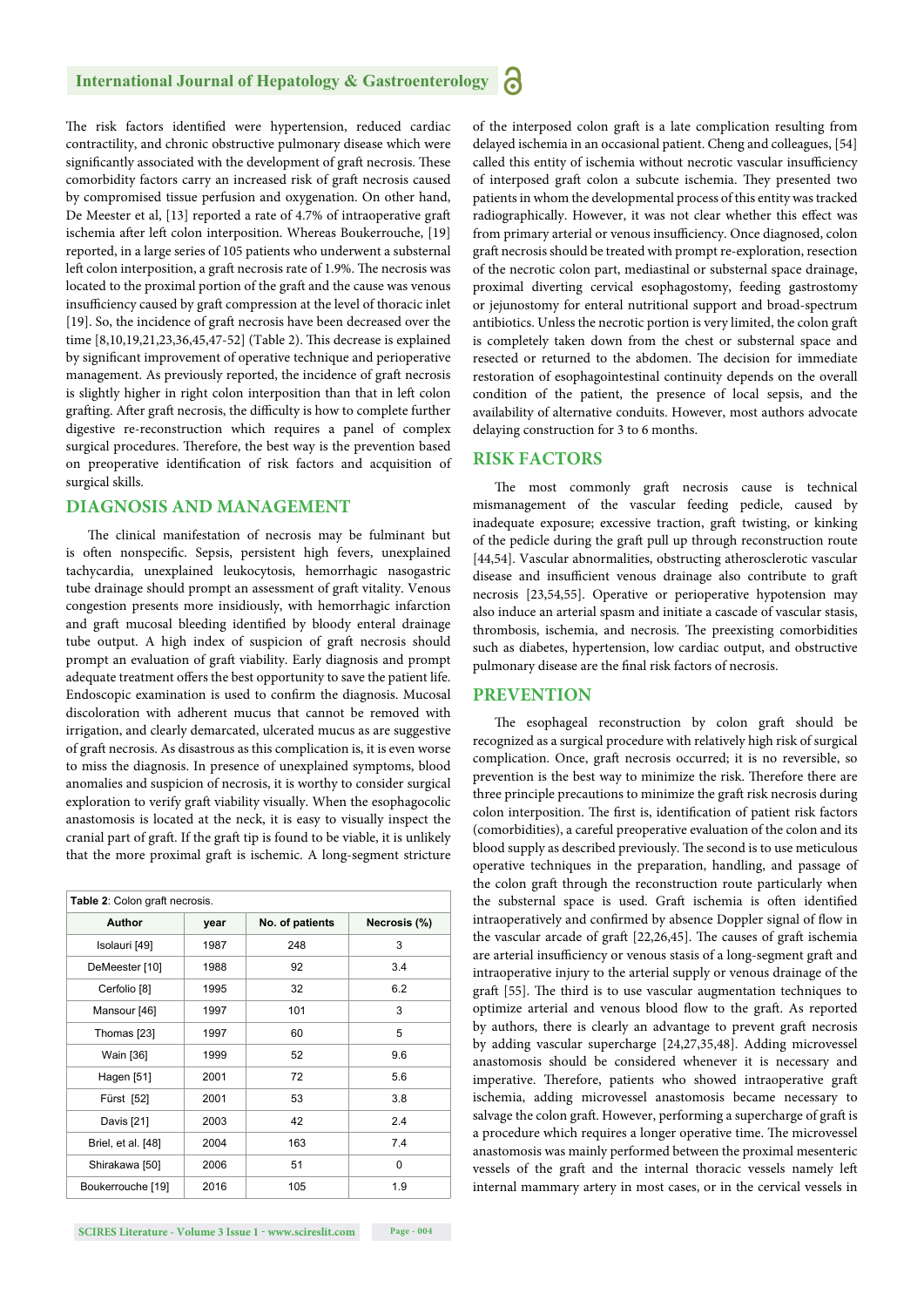#### **International Journal of Hepatology & Gastroenterology**

other cases, such as the transverse cervical artery or the branches of the external carotid artery and the internal or external jugular vein. Golshani and colleagues, [56] presented a case report of a patient who received a right colon interposition and after pull up of graft to the neck, the cecum had became congested, cyanotic, with absent peristalsis and Doppler signal. The transverse cervical artery and the internal jugular vein were anastomosed to the graft mesenteric vessels resulting of immediate clearance of congestion and cyanosis, as well as vigorous peristalsis [49]. O'Rourke and Threlfall, [57] performed in 14 patients a microvascular reinforcement of colon graft using the transverse cervical artery and external jugular vein. There were no cases of graft necrosis or anastomotic leakage among the patients. Identification of patient risk factors, preoperative evaluation of the colon and meticulous operative technique are the best defenses against conduit ischemia. Graft supercharge should be used whenever necessary.

#### **CONCLUSION**

The colon is the first abdominal digestive organ used as an esophageal substitute. Its mesenteric vascular anatomy is ideal to use it as a graft based on its isolated mesenteric pedicle. The key point of a successful esophageal reconstruction is to ovoid cervical anastomosis tension by using an optimal graft with sufficient length, good blood supply and good venous drainage. Regardless of the reconstruction route, the blood supply to the graft is the most important factor affecting directly the surgical outcome. Therefore, the selection of an optimal colon graft should be made very carefully based on the examination of mesentery vascular anatomy and evaluation of the blood supply quality. Colon reconstruction is relatively a high risk procedure and it is necessary for surgeon to be familiar with this surgical technique. Graft necrosis is disastrous complication which affects greatly the surgical outcome. The difficulty is how to complete further digestive re-reconstruction which requires a panel of complex surgical procedures. Necrosis risk factors are related to graft length, comorbidities, and operative technique. Therefore, A careful preoperative assessment of the colon, knowledge of patient comorbidities and meticulous surgical technique are the best defenses against graft necrosis.

#### **REFERENCES**

- 1. Kelling GE. Esophagoplasty with the aid of the transverse colon. Semin Med. 1911; 38: 1209-12.
- 2. Vuillet H. Oesophagoplasty and various alterations. Semin Med. 1911; 31: 529-30.
- 3. Belsey R. Reconstruction of the esophagus with left colon. J Thorac Surg. 1965; 49: 33-55. https://goo.gl/cu1hAE
- 4. Skinner D B. Esophageal reconstruction. Am J Surg. 1980; 139: 810-14.
- 5. DeMeester TR, Kauer WKH. Esophageal reconstruction: The colon as an esophageal substitute. Dis Esoph. 1995; 8: 20-9. https://goo.gl/5eymRC
- 6. Orringer MB, Sloan H. Substernal gastric bypass of the excluded thoracic esophagus for palliation of esophageal carcinoma. J Thorac Cardiovasc Surg. 1975; 70: 836-51. https://goo.gl/NWjoa8
- 7. Hamai Y, Hihara J, Emi M, Aoki Y, Okada M.. Esophageal reconstruction using the terminal ileum and right colon in esophageal cancer surgery. Surg Today. 2012; 42: 342-350 .https://goo.gl/kTo2e7
- 8. Cerfolio RJ, Allen MS, Deschamps C, Trastek VF, Pairolero PC. Esophageal replacement by colon interposition. Ann Thorac Surg. 1995; 59: 1382-4. https://goo.gl/2TiUiU
- 9. Wain JC, Wright CD, Kuo EY, Moncure AC, Wilkins EW, Grillo HC, et al. Long-segment colon interposition for acquired Esophageal disease. Ann Thorac Surg. 1999; 67: 313-8. https://goo.gl/GdfXos
- 10. DeMeester T R, Johansson K E, Franze I et al. Indications, surgical technique, and long-term functional results of colon interposition or bypass. Ann Surg. 1988; 208: 460-74. https://goo.gl/BuBznc
- 11. Popovici Z. A new philosophy in esophageal reconstruction with colon. Thirtyyears experience. Dis Esophagus. 2003; 16:323-7. https://goo.gl/U4Mz0u
- 12. Katsoulis IE, Robotis I, Kouraklis G, Yannopoulos P. Duodenogastric reflux after esophagectomy and gastric pull-up: the effect of the route of reconstruction. World J Surg. 2005; 29:174e81. https://goo.gl/7bqpxZ
- 13. Lerut T, Coosemans W, Decker G, et al. Anastomotic complications after esophagectomy. Dig Surg. 2002; 19: 92. https://goo.gl/OoF8A3
- 14. Akiyama H, Miyazono H, Tsurumaru M, Hashimoto C, Kawamura T. Use of the stomach as an esophageal substitute. Ann Surg.1978; 188: 606-610. https://goo.gl/DjB2p9
- 15. Wilkins EW Jr. Long-segment colon substitution for the esophagus. Ann Surg. 1980; 192:722-5. https://goo.gl/Dx9YoS
- 16. Neville WE, Najem AZ. Colon replacement of the esophagus for congenital and benign disease. Ann Thorac Surg. 1983; 36:626-33. https://goo.gl/SuZYhW
- 17. Bassiouny IE, Al-Ramadan SA, Al-Nady A. Long-term functional results of transhiatal oesophagectomy and colonic interposition for caustic oesophageal stricture. Eur J Pediatr Surg. 2002; 12: 243-247. https://goo.gl/BRlJ2u
- 18. Bothereau H, Munoz-Bongrand N, Lambert B, Montemagno S, Cattan P, Sarfati E. Esophageal reconstruction after caustic injury: is there still a place for right coloplasty? Am J Surg. 2007; 193: 660-4. https://goo.gl/5KZVBX
- 19. Abdelkader Boukerrouche.15-year Personal Experience of Esophageal Reconstruction by Left Colic Artery-dependent Colic Graft for Caustic Stricture: Surgical Technique and Postoperative Results. Journal of GHR. 2016; 21 51: 1931-1937. https://goo.gl/aax6jL
- 20. Moreno-Osset E, Tomas-Ridocci M, Paris F, Mora F, Garcia-Zarza A, Molina R, et al. Motor activity of esophageal substitute (stomach, jejunal, and colon segments). Ann Thorac Surg. 1986; 41:515-9. https://goo.gl/ry6Oc3
- 21. Davis PA, Law S, Wong J. Colonic interposition after esophagectomy for cancer. Arch Surg. 2003; 138: 303-8. https://goo.gl/5GXTXI
- 22. Orringer MB, Marshall B, Iannettoni MD. Eliminating the esophagogastric anastomotic leak with a side-to-side stapled anastomosis. J Thorac Cardiovasc Surg. 2000; 119:277e88. https://goo.gl/azU0K9
- 23. Thomas P, Fuentes P, Giudicelli R, Reboud E. Colon interposition for esophageal replacement: current indications and long-term function. Ann Thorac Surg. 1997; 64:757-64. https://goo.gl/dHmdbb
- 24. Fujita H, Yamana H, Sueyoshi S, Shima I, Fujii T, Shirouzu K, et al. Impact on outcome of additional micro vascular anastomosis - supercharge - on colon interposition for esophageal replacement: comparative and multivariate analysis. World J Surg. 1997; 21: 998-1003. https://goo.gl/EiB5ch
- 25. Metzger J, Degen L, Beglinger C, von Flüe M, Harder F. Clinical outcome and quality of life after gastric and distal esophagus replacement with an ileocolon interposition. J Gastrointest Surg. 1999; 3: 383-8. https://goo.gl/PCPKGI
- 26. Dowson HMP, Straus D, Ng R, Mason R. The acute management and surgical reconstruction following failed esophagectomy in malignant disease of the esophagus. Dis Esophagus. 2007; 20: 135-40. https://goo.gl/d92x3s
- 27. Shirakawa Y, Naomoto Y, Sakurama K, Nishikawa T, Nobuhisa T, Okawa T, et al. Colonic interposition and supercharge for esophageal reconstruction. Arch Surg. 2006; 391: 19-23. https://goo.gl/ju8IUm
- 28. Motoyama S, Kitamura M, Saito R, Maruyama K, Sato Y, Hayashi K, et al. Surgical Outcome of colon interposition by the posterior mediastinal route for thoracic esophageal cancer. Ann Thorac Surg. 2007; 83: 1273-8. https://goo.gl/tnXFKJ
- 29. Sieber AM, Sieber WK. Colon transplant as esophageal replacement: cineradiographic and manometric evaluation in children. Ann Surg. 1068; 168: 116-22. https://goo.gl/Txwhfa
- 30. Benages A, Moreno-Ossett E, Paris F, Ridocci MT, Blasco E, Pastor J, et al. Motor activity after colon replacement of esophagus. J Thorac Cardiovasc Surg. 1981; 82: 335-40. https://goo.gl/IkrXPA. https://goo.gl/q0R0WP
- 31. Cense HA, Visser MRM, van Sandick JW, de Boer AGEM, Lamme B, Obertop